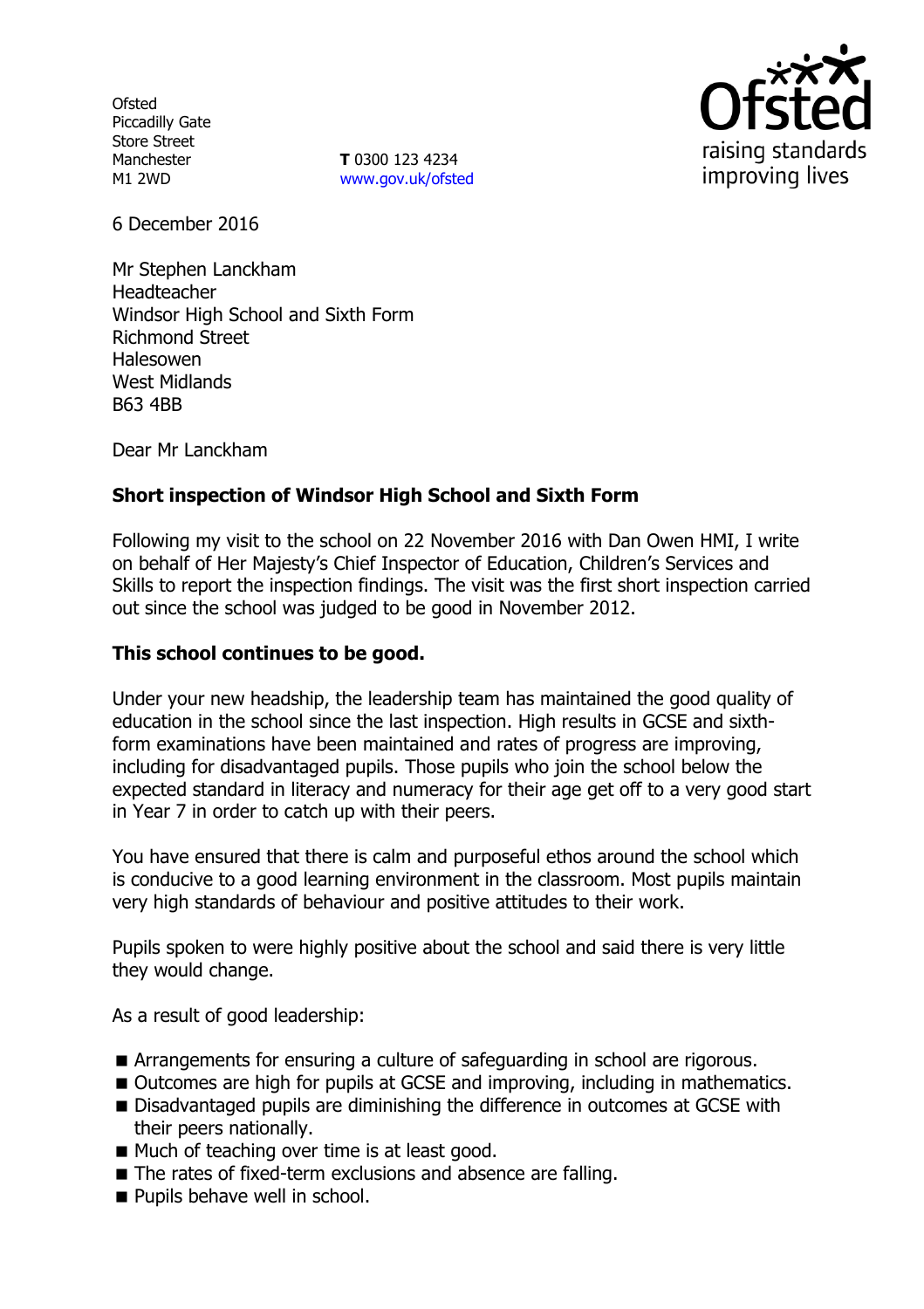

In the previous inspection report, inspectors praised senior leaders for being relentless in their drive to improve teaching and learning. Since your appointment, you have maintained the ambition through 'The Windsor Way' to secure further improvements and identified clearly where the school still needs to improve further.

Inspectors in the last report noted that the school should increase students' progress, particularly in mathematics, and seek better ways to use pupil premium funding to close the gap in attainment between students eligible for the pupil premium and others in the school.

Since then you and your leaders have worked hard and successfully to secure improvements in mathematics. In the provisional results for 2016, outcomes in mathematics compared favourably with the national average and rates of progress improved. The quality of teaching in mathematics is now consistently good.

Disadvantaged pupils overall made above expected progress in the 2016 GCSE examinations and are diminishing the difference in attainment with other pupils nationally.

This is not yet an outstanding school. You recognise that outcomes in some science and humanities subjects need to improve for some pupils. The quality of teaching is not yet consistently good across all year groups and sets. Analysis of outcomes for disadvantaged pupils and minority ethnic pupils is not yet detailed enough to identify where there may be variations in outcomes or exclusions within sub-groups. A minority of parents and pupils responding to surveys and Parent View freetext were unhappy with aspects of the school, including provision and behaviour in mathematics, although the school has done much to improve outcomes in this subject.

## **Safeguarding is effective.**

You have ensured that there is a very strong culture of safeguarding in the school where everything is logged and recorded scrupulously. Staff are very well trained to be vigilant for any signs in pupils for changes in behaviour or appearance. Pupils spoken to said they feel very safe and well looked after in school, and this view was supported by pupil, parent and staff surveys.

The leadership team have ensured that all safeguarding arrangements are fit for purpose and that records are detailed and of high quality. Leaders are meticulous in their approach to safeguarding and governors support and challenge them effectively. Leaders have assessed the risks particular to the local area and have planned effective actions to promote the safety and welfare of pupils in these areas.

Pupils have a detailed knowledge and understanding of the ways in which they can keep themselves safe from a variety of risks, including radicalisation and extremism, because leaders are very thoughtful about the ways in which safeguarding messages are delivered. For example, assemblies are active, interesting and involve a wide variety of well-prepared and vetted external speakers and performers.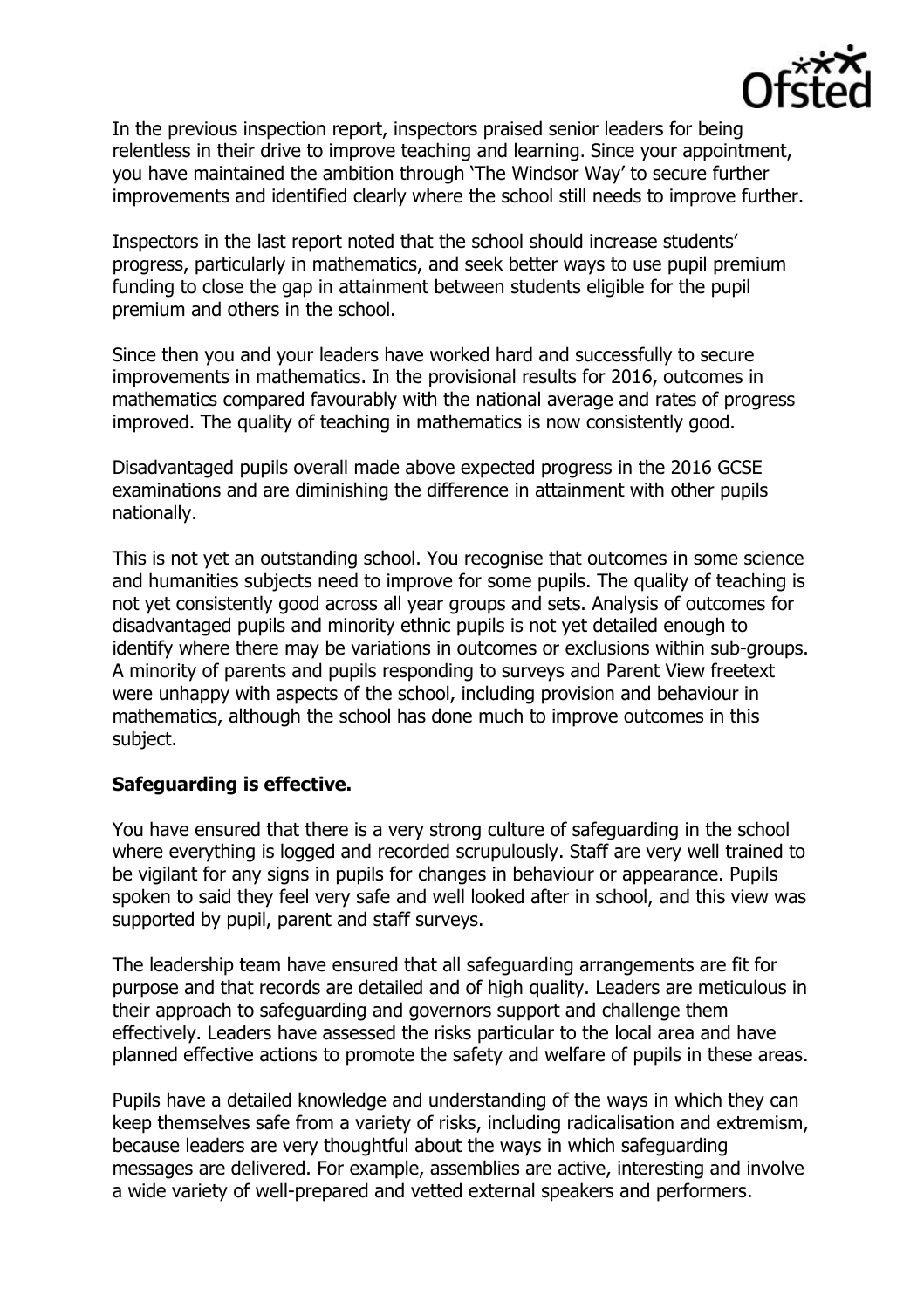

Work in tutorial sessions across the school is well planned and delivered consistently well by teachers.

# **Inspection findings**

- Since you took up your post in January this year you have sought to strengthen leadership further in the appointment of key leadership posts. You have successfully prioritised mathematics and outcomes for disadvantaged pupils as previously identified key areas for further improvement.
- You, your leaders and governors have an accurate view of the areas that need to improve further which you have set in your five key priorities.
- $\blacksquare$  In their survey responses, staff were overwhelmingly positive that the school had improved and was well led. Almost all of them said they were proud to work in the school.
- In the most recent GCSE examinations in 2016, provisional results indicate improved outcomes in mathematics and progress is on an upward trend. Outcomes are particularly good in English, technology and dance, and very high in vocational subjects in the sixth form.
- The difference in outcomes between disadvantaged pupils and other pupils nationally has diminished further since the last inspection, despite a dip in 2015. In the most recent provisional GCSE results, disadvantaged pupils made more progress than their peers nationally from key stage 2 to 4 overall and in mathematics.
- Leaders track teaching closely. They know accurately where it is not yet good and have put in place measures to address this, for example supporting teachers through a mentoring programme in a successful partnership with the Windsor Academy Trust. There are many opportunities for teachers to observe colleagues teach through an 'open door culture' and to identify and share good practice though a teachers' website and in departments and faculties through 'pedagogy champs'. Teachers are encouraged to undertake action research to improve their practice.
- Where improvements in teaching have not been rapid enough, leaders have taken effective action to make replacements, for example in mathematics.
- You have also recognised that outcomes in some science and humanities subjects need to improve further. New leadership in these subjects has not yet had sufficient time to impact on improving outcomes at GCSE, especially for mostable pupils.
- The behaviour of pupils is a strength of the school. They conduct themselves well around the building and the very large majority have positive attitudes to learning. They thrive on additional responsibilities and the array of extracurricular clubs on offer.
- A high level of attendance has been maintained and persistent absence is low, including for most groups of pupils, or in the case of disadvantaged pupils, is improving strongly.
- The rate of fixed-term exclusions has been reduced and is now below the national average. The school is working successfully on strategies to avoid resorting to exclusion.
- You are keen to be outward-looking to improve further, for example through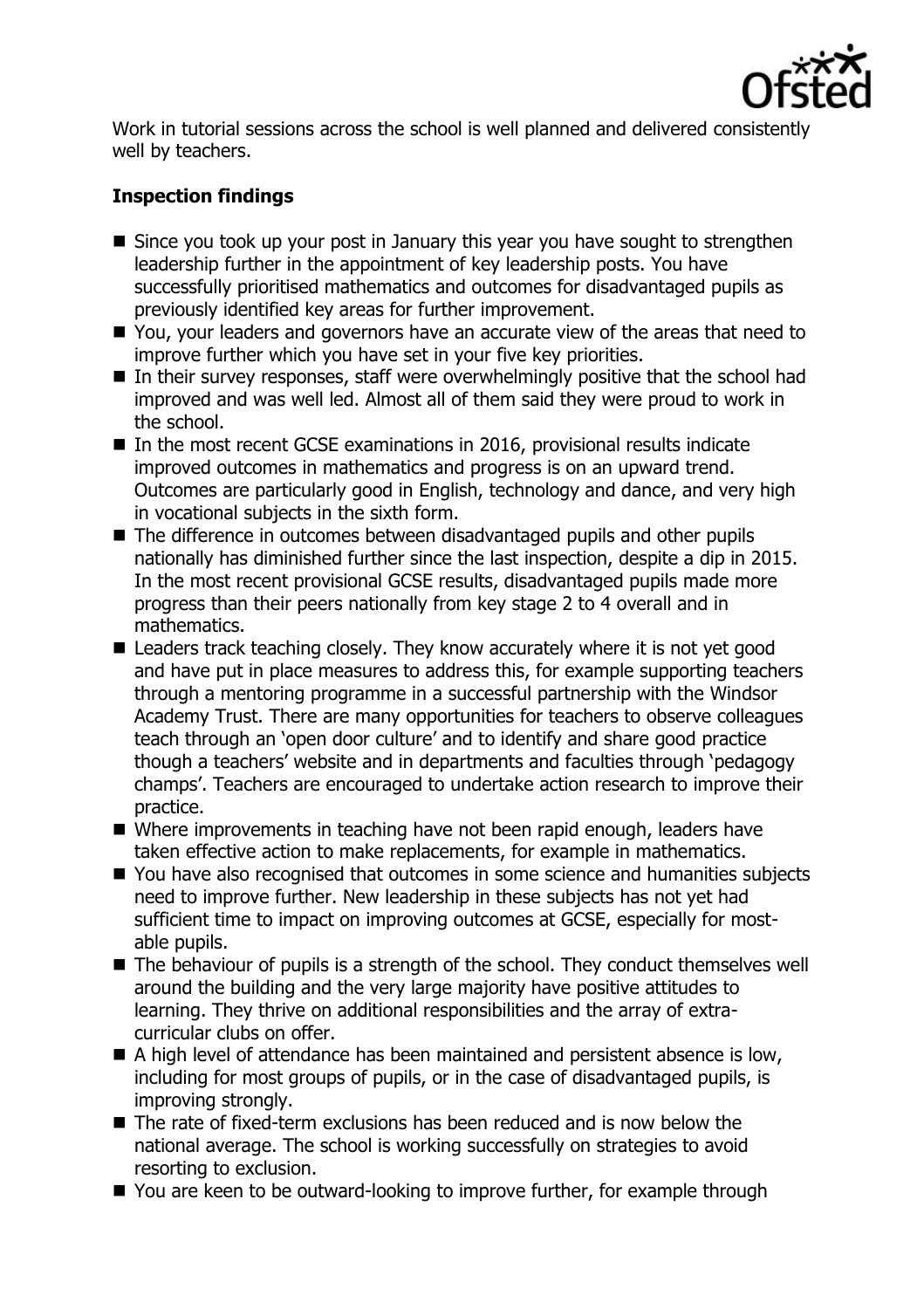

external reviews. This has had an impact in mathematics, which has led to recent improvements in the quality of teaching and outcomes for pupils.

- The 'Saturday School' has had a significant impact on enabling Year 7 pupils to catch up in their literacy by the time they start Year 8. This has been a very effective use of a small part of the pupil premium funding. The pupil premium also enables pupils to take part in sporting trips and scholarships to universities for the most able pupils.
- In Parent View responses the very large majority of parents said that their children felt safe in school and were happy. The majority of comments made by parents through Parent View freetext were positive. They typically commended the school for the quality of teaching, the welfare of pupils, after-school clubs, leadership and management, the sixth form and provision for pupils with special educational needs and/or disabilities.
- However, a minority who responded to Parent View or Parent View freetext said that they would not recommend the school to another parent. This is in contrast to the school's own surveys, which from a larger sample of parents show a higher level of satisfaction.
- Responses to the pupil survey and Parent View freetext responses were very mixed. Just over half of the pupils who expressed a view said they enjoyed school all or most of the time and two-fifths of the Parent View freetext responses indicated dissatisfaction, mainly around communication, teaching and behaviour in mathematics and the high turnover of staff. Inspectors found, however, that provision in mathematics has recently improved and that pupil behaviour and attitudes in lessons seen were good. This was further evidenced by the low rate of absence and exclusions.
- Outcomes for pupils are good overall as a result of good teaching over time, some of which is outstanding. However, work in some pupils' books, particularly in middle and lower sets, indicates that in some subjects and year groups, teachers are not challenging pupils to do as well as they can. In a small number of instances, pupils' books are poorly presented and teachers are slow to tackle low-level disruptive behaviour. Where pupils have been asked to redraft work this is not consistently followed through by teachers in line with the school's policy if pupils do not respond. At times, written feedback by teachers is too positive and does not help pupils improve their work.
- Outcomes in science and humanities subjects, particularly for most-able pupils, are not yet as good as they are in other subjects.
- Analysis of outcomes for pupils learning English as an additional language and disadvantaged pupils does not identify variations within the groups to identify which sub-groups may not be making as much progress as others.

# **Next steps for the school**

Leaders and those responsible for governance should ensure that:

 $\blacksquare$  teaching is at least consistently good across subjects and sets, including science and humanities, to ensure that pupils from their different starting points are making more rapid progress, enabling more most-able pupils to achieve the highest possible grades